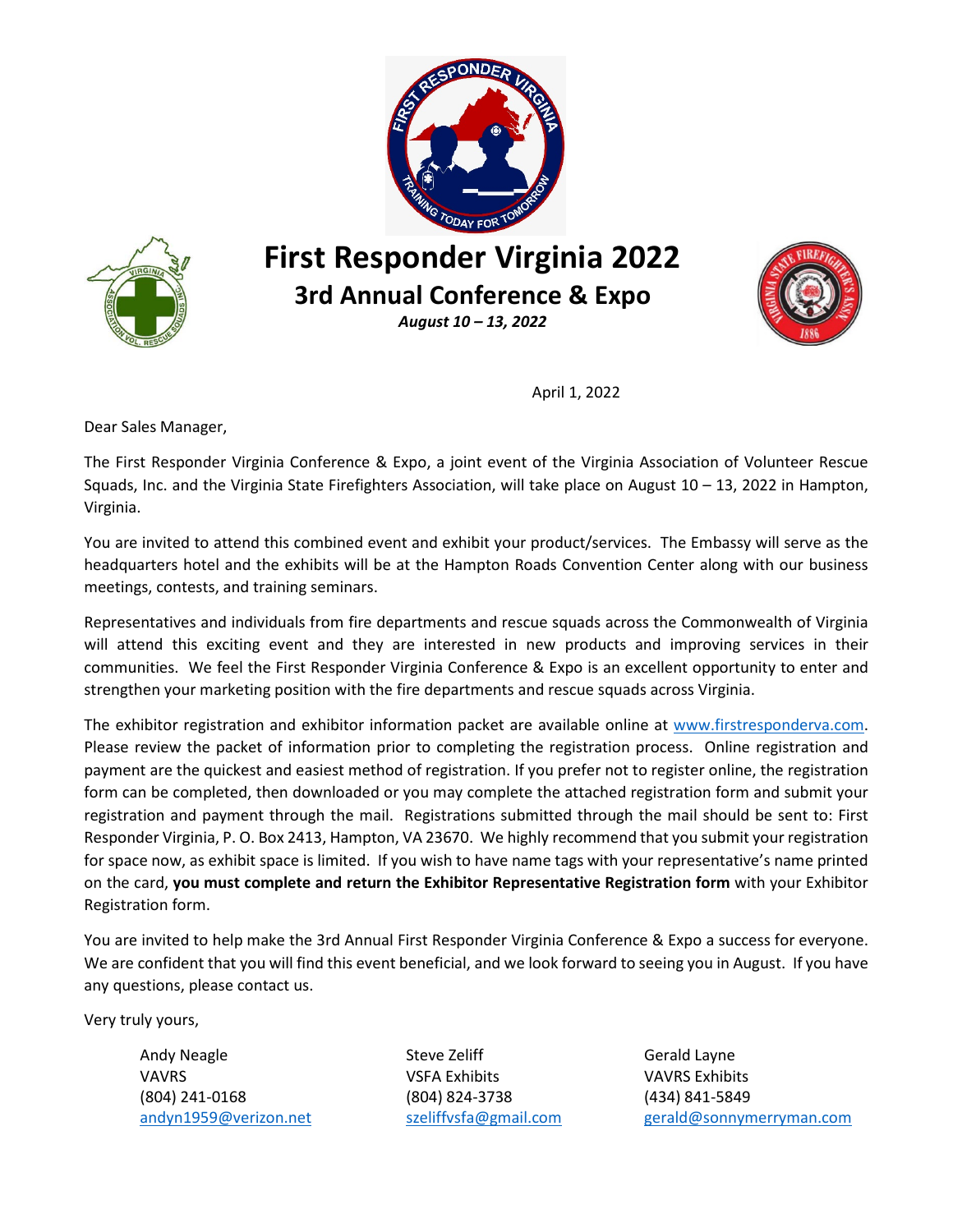#### **GENERAL INFORMATION – RULES & REGULATIONS**

The Virginia Association of Volunteer Rescue Squads, Inc. (VAVRS) and the Virginia State Firefighters Association (VSFA) logos are registered trademarks, and their use is restricted by the respective organizations. Only those exhibitors who have received permission from the VAVRS or the VSFA will be allowed to use the respective logos. Exhibitors who use the VAVRS or VSFA logo without permission may be requested to remove the merchandise and/or may be requested to leave the premises without refund. The First Responder Virginia Exhibits Committee reserves the right to reject any exhibit it does not deem proper for the promotion of our respective organizations.

All exhibit booth spaces are approximately 10' X 10'. Each booth will be provided with one table, two chairs, and a waste basket.

Vehicle spaces are approximately 20' X 30", 20" X 40", and 20' X 50' depending on the size of the vehicle. Exhibitors using more space will be billed accordingly.

- 20' X 30' space is for the display of Brush Trucks, Ambulances, and small specialized vehicles, etc.
- 20' X 40' space is for the display of Engines and Light Duty Squad and Rescue Trucks
- 20' X 50' space is for the display of Tele squirts, Ladder Trucks, Heavy Duty Squad and Rescue Trucks

Requirements for the display of vehicles inside the convention center are set by the Hampton Roads Convention Center and/or the Fire Marshal and are not under the control of the VAVRS and/or the VSFA. All exhibitors are subject to inspection by the Fire Marshal. Any vehicle found to be in violation of the requirements may be removed from the exhibit hall and there will be no refund provided to the exhibitor.

Additional services such as electrical, telephone, drayage, storage, additional tables, and chairs, etc. may be contracted through Exhibitors, Inc. Order forms may be downloaded from the Exhibitor page at [www.firstresponderva.org.](http://www.firstresponderva.org/)

Booths will be assigned at the discretion of the First Responder Virginia Exhibits Committee. If you have any special placement issues or requests, please contact us and we will try to accommodate you. If exhibitors wish to be next to one another, it is important that both exhibitors note the same on their registration forms. The Exhibits Committee reserves the right to assign spaces as we feel appropriate to best serve the purpose of the VAVRS and the VSFA. Receipt of a completed registration form and payment of all fees does not guarantee exhibit space if there is no space available.

The exhibit space fees for the First Responder Virginia 2022 Convention are as follows:

- $\bullet$  1<sup>st</sup> booth space \$600
- Each additional booth space \$550
- Partners Row booth space \$135
- $\bullet$  20' X 30' vehicle space \$700
- $\bullet$  20' X 40' vehicle space \$800
- $\bullet$  20' X 50' vehicle space \$1,000

All fees must be received by the close of business on July 27, 2022. A 20% late fee will be assessed on all unpaid balances after this date. Any exhibit space that is not paid in full by this date may be given to another exhibitor if the need arises. No exhibitor will be allowed in the exhibit hall if the fees are not paid in full. Exhibitors that are Supporting Members of the VAVRS and are current in their due's payments may deduct a discount of 25%, not to exceed \$200.

Each exhibit space will receive a maximum of three (3) complimentary convention packets which will include admittance to all the convention events. Registration fees for additional representatives is **\$60.00** each. **Please**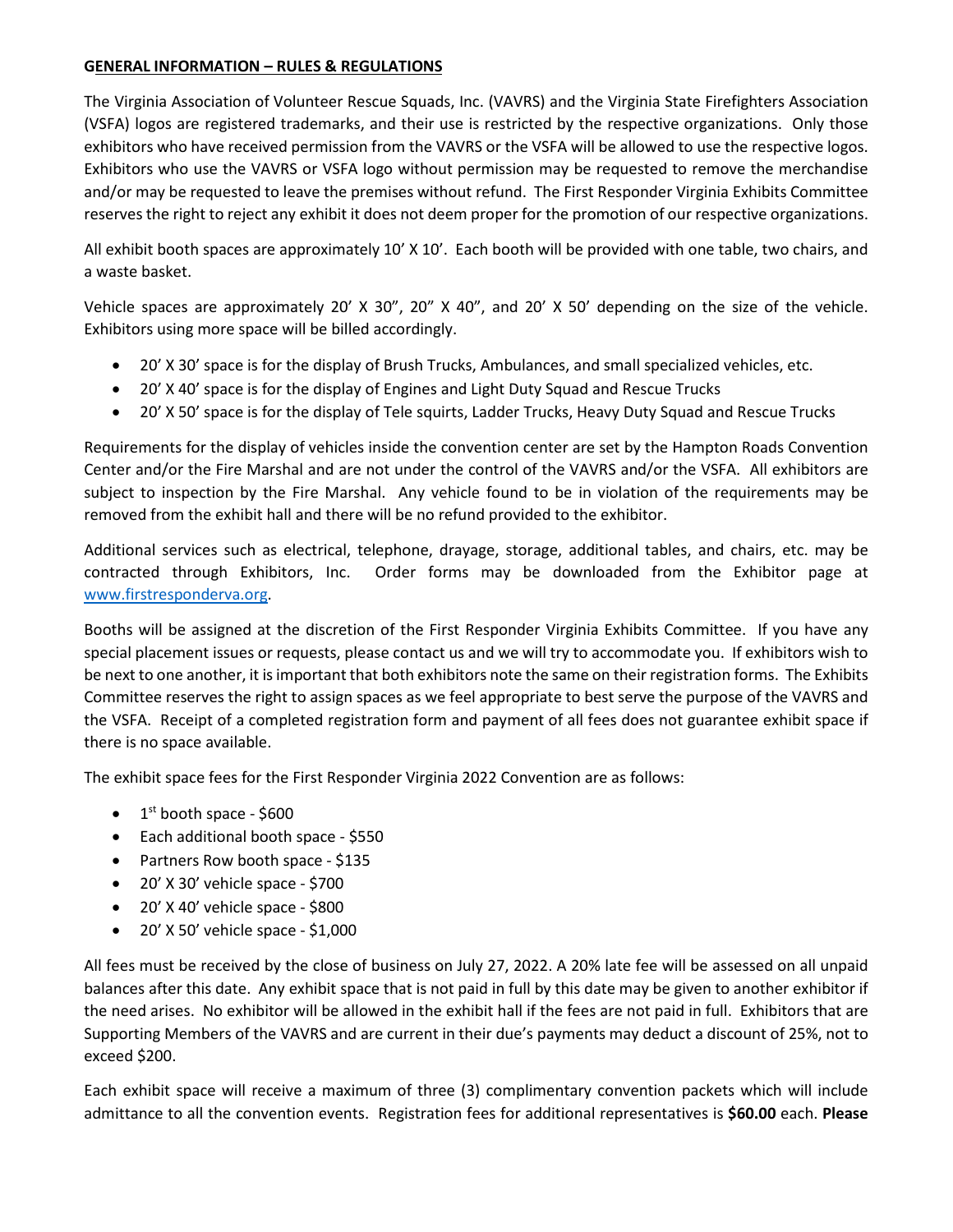#### **be sure that you complete and return the Exhibitor Representative Registration form, especially if you want your representative's name to appear on the card.**

The exhibit set-up will begin promptly at 12:00 noon on Wednesday, August 10. Exhibitors will receive assigned load in times with their space assignment notifications. Any exhibitor having special placement issues and/or requests should note the issues and/or requests in the space provided on the exhibitor registration. Exhibitors who are not ready to move in in a timely fashion may forfeit their exhibit space and will not receive a refund. The exhibits will not break down until 2:00 PM on Friday, August 12. There will be always a security guard on duty, however, the VAVRS, the VSFA, and the First Responder Virginia Convention Center will not be responsible for damages to booths, equipment, vehicles, and/or property taken. Any exhibitor that damages a booth, merchandise of another exhibitor, or property of the Virginia Beach Convention Center will be expected to pay for the damages incurred.

| <b>Exhibit Hours:</b> | Thursday, August 11 | $10:00$ AM $-$ 5:00 PM |
|-----------------------|---------------------|------------------------|
|                       | Friday, August 12   | $10:00$ AM $-$ 2:00 PM |

Any exhibitor who wishes to have a vehicle removed from the exhibit hall for any reason during exhibit hours must make the necessary arrangements with the Exhibits Committee prior to July 15, 2022. The exhibitor must realize that these vehicles will be located near the vehicle entrance of the convention center. This may mean that the vehicle will not be placed near the exhibitor's booth.

No individual, company, firm, or organization will be allowed to display merchandise, pass out brochures, and/or promote a product without specific permission from the Exhibits Committee.

#### **PLEASE NOTE: Exhibit space assignments will not be available prior to August 1, 2022.**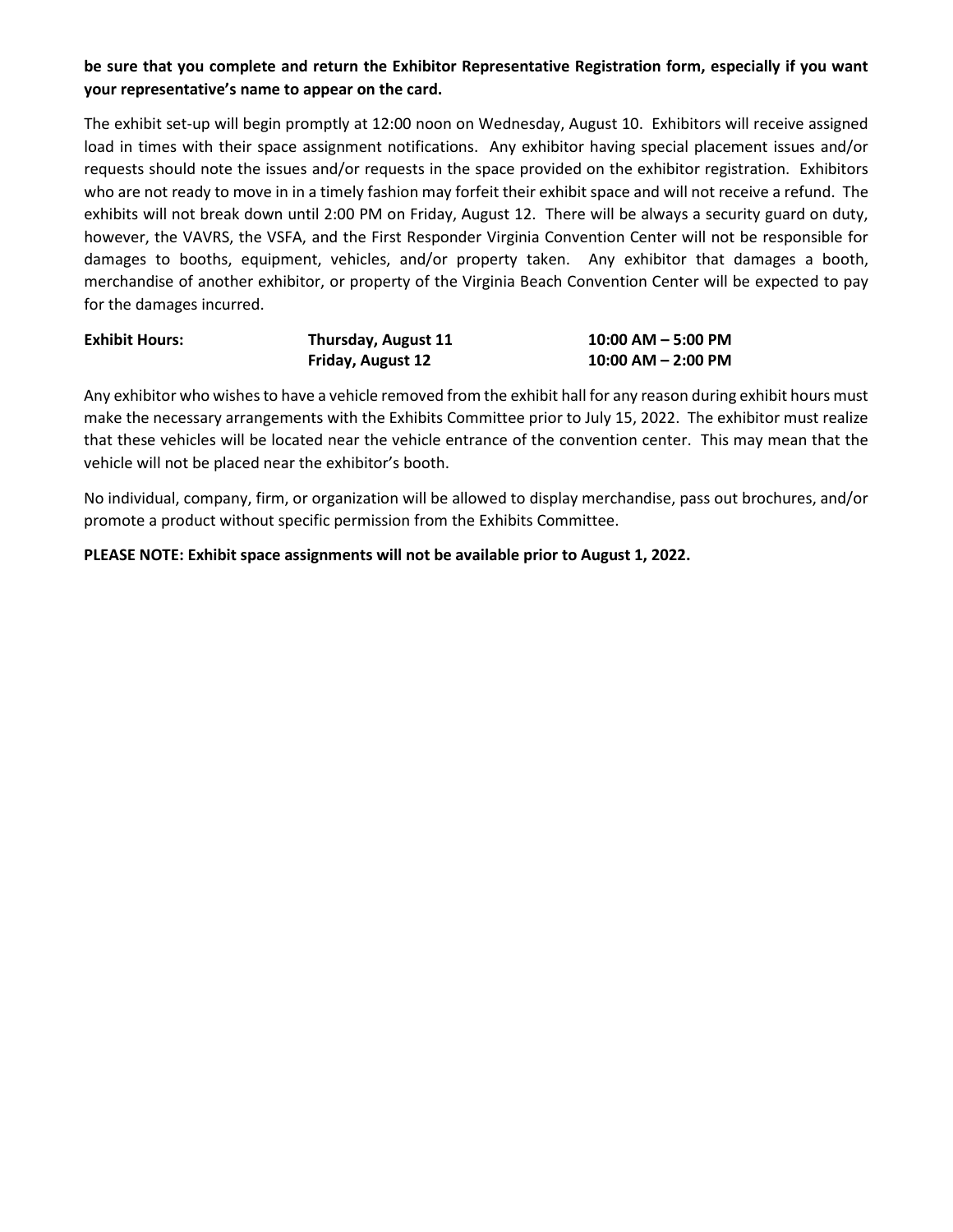



**3rd Annual Conference & Expo**

*August 10 – 13, 2022*



## **EXHIBITOR REGISTRATION**

#### *Please type or print legibly.*

| <b>EXHIBITOR INFORMATION</b> |                                                                        |                                                                                                           |
|------------------------------|------------------------------------------------------------------------|-----------------------------------------------------------------------------------------------------------|
| <b>Company Name:</b>         |                                                                        |                                                                                                           |
| Address:                     |                                                                        |                                                                                                           |
| City:                        | State:                                                                 | Zip:                                                                                                      |
| Point of Contact:            | (Print Name)                                                           | (Signature)                                                                                               |
| Phone: (                     |                                                                        | Toll Free Number: (                                                                                       |
| Fax: $($                     |                                                                        | E-mail:                                                                                                   |
| Company Website:             |                                                                        |                                                                                                           |
|                              | (Your registration will not be accepted unless this block is checked.) | I certify that I have read the Exhibitor Rules and Regulations and agree to abide by the terms set forth. |

| <b>EXHIBIT SPACE REQUEST</b>                               |                             |  |  |
|------------------------------------------------------------|-----------------------------|--|--|
| <b>Booth Space</b>                                         | <b>Vehicle Space</b>        |  |  |
| $1st$ @ \$600 each                                         | 20' X 30' @ \$700 each      |  |  |
| additional $\omega$ \$550 each \$                          | 20' X 40' @ \$800 each      |  |  |
| Partners' Row (For non-profit & government agencies only.) | 20' X 50" @ \$1,000 each \$ |  |  |
| @ \$135 each                                               |                             |  |  |
| Booth Space Total \$                                       | Vehicle Space Total \$      |  |  |

| <b>CONVENTION PROGRAM ADS</b>       |                                                                                                                       |  |  |
|-------------------------------------|-----------------------------------------------------------------------------------------------------------------------|--|--|
| $\frac{1}{4}$ page B/W ad @ \$125   | $\frac{1}{2}$ page B/W ad @ \$200                                                                                     |  |  |
| Full page B/W ad $@$ \$375          | $\frac{1}{2}$ page single color ad @ \$275                                                                            |  |  |
| Full-page single-color ad $@$ \$500 | 1/ <sub>2</sub> page full color ad @ \$300                                                                            |  |  |
| Full page full color ad $@$ \$550   | Inside back cover fill color ad $@$ \$575                                                                             |  |  |
| Back cover full color ad @ \$650    | Center spread full color ad $@$ \$1,150                                                                               |  |  |
|                                     | All ad requests are on a first call basis. Send all ads in .pdf format to <b>Isgwaltney@cox.net</b> by July 15, 2022. |  |  |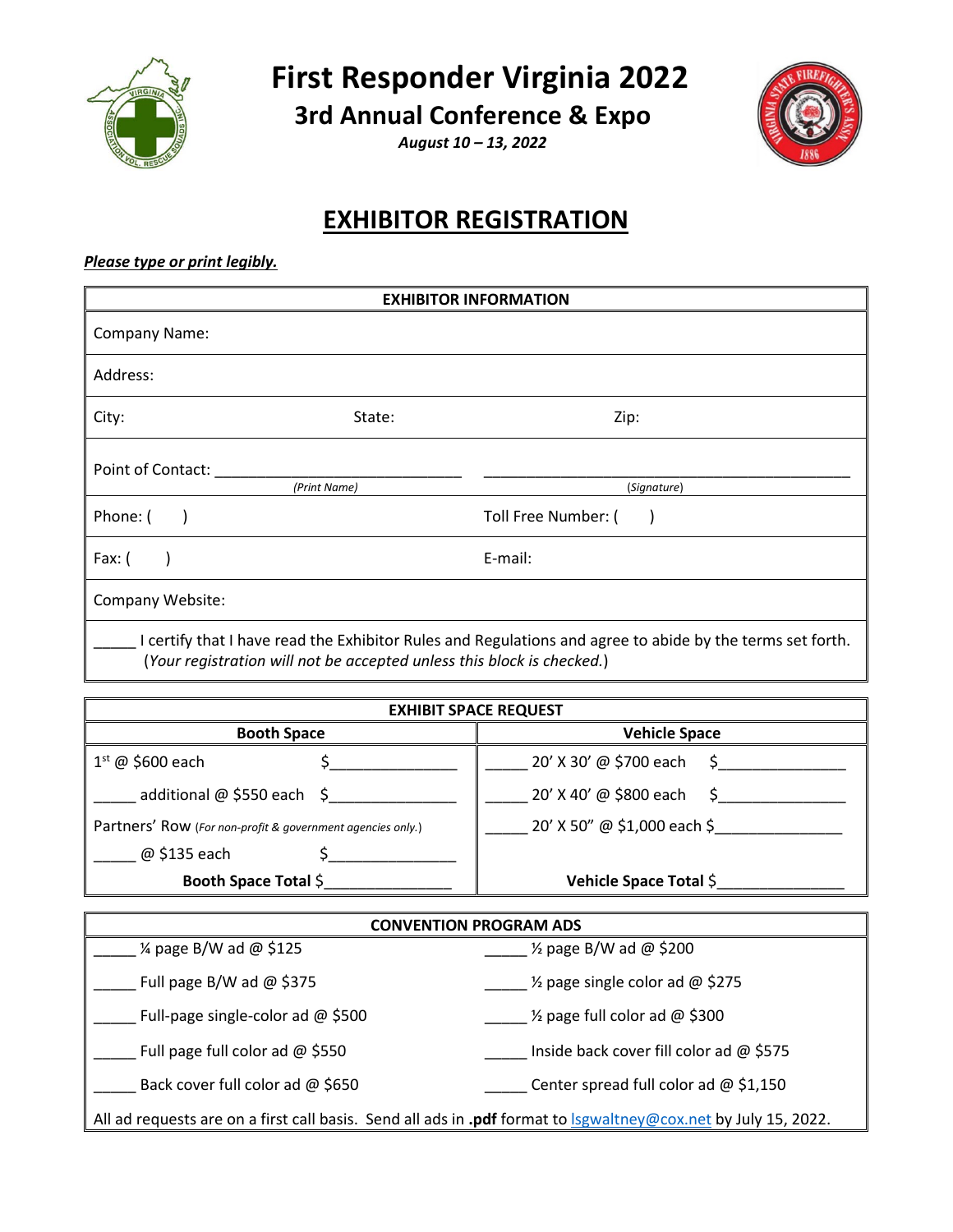| <b>EVENT SPONSORSHIPS</b>                                   |                                            |                                         |                                                                        |  |
|-------------------------------------------------------------|--------------------------------------------|-----------------------------------------|------------------------------------------------------------------------|--|
| (The Following events are available to be sponsored)        |                                            |                                         |                                                                        |  |
|                                                             | <b>Sponsorship Packages</b>                |                                         |                                                                        |  |
| Friends of First Responders - \$500                         |                                            |                                         | We Support First Responders - \$1,000                                  |  |
| Bronze Sponsorship Package - \$2,500                        |                                            | Silver Sponsorship Package - \$4,500    |                                                                        |  |
| Gold Sponsorship Package - \$6,500                          |                                            | Platinum Sponsorship Package - \$15,000 |                                                                        |  |
| <b>Additional Sponsorship Opportunities</b>                 |                                            |                                         |                                                                        |  |
| Friday Lunch - \$8,000                                      | $\frac{1}{2}$ Picnic - \$5,000             |                                         | Event Mobile App - \$2,000                                             |  |
| Competition Sponsor - \$ 2,000 ___ Moveable Wall Ad - \$150 |                                            |                                         | ___ Training Refresh - \$500 each                                      |  |
|                                                             | Non-specified sponsorships are welcome: \$ |                                         |                                                                        |  |
|                                                             | <b>PAYMENT</b>                             |                                         |                                                                        |  |
|                                                             | <b>Amount Due</b>                          |                                         |                                                                        |  |
| <b>Grand Total:</b>                                         | \$                                         |                                         |                                                                        |  |
| <b>VAVRS Supporting Member Discount:</b>                    |                                            |                                         |                                                                        |  |
| <b>Final Total:</b>                                         | \$                                         |                                         |                                                                        |  |
| Deposit:                                                    | \$.                                        |                                         |                                                                        |  |
| <b>Balance Due:</b>                                         | \$                                         |                                         | (A 20% late fee will be assessed on all balances after July 15, 2022.) |  |
| <b>Payment Method</b>                                       |                                            |                                         |                                                                        |  |
| Check (Make checks payable to VAVRS.                        |                                            |                                         |                                                                        |  |
| Credit Card:<br>AMEX                                        | <b>Discover</b>                            | Visa                                    | MasterCard                                                             |  |
| Card #:                                                     | <b>Expiration Date:</b>                    |                                         | <b>Authorization Code:</b>                                             |  |
| Card Holder's Billing Zip:                                  |                                            | Card Holder's Phone: (                  |                                                                        |  |

**CANCELLATION:** Cancellation requests must be in writing and received no later than close of business August 30, 2021. A \$100 cancellation fee will be assessed. **NO EXCEPTIONS.**

#### **Return the completed form to: First Responder Virginia, P. O. Box 2413, Hampton, VA 23670.**

| <b>For Office Use Only</b> |                    |                            |                                            |
|----------------------------|--------------------|----------------------------|--------------------------------------------|
| Accepted By:               |                    | Date Accepted:             |                                            |
| Registration #:            | Paid in Full       |                            | <b>Balance Due</b>                         |
| <b>Payment Method:</b>     | Check              | Check $#$ :                |                                            |
|                            | <b>Credit Card</b> | <b>Authorization Code:</b> |                                            |
|                            |                    |                            | (Attach receipt from credit card machine.) |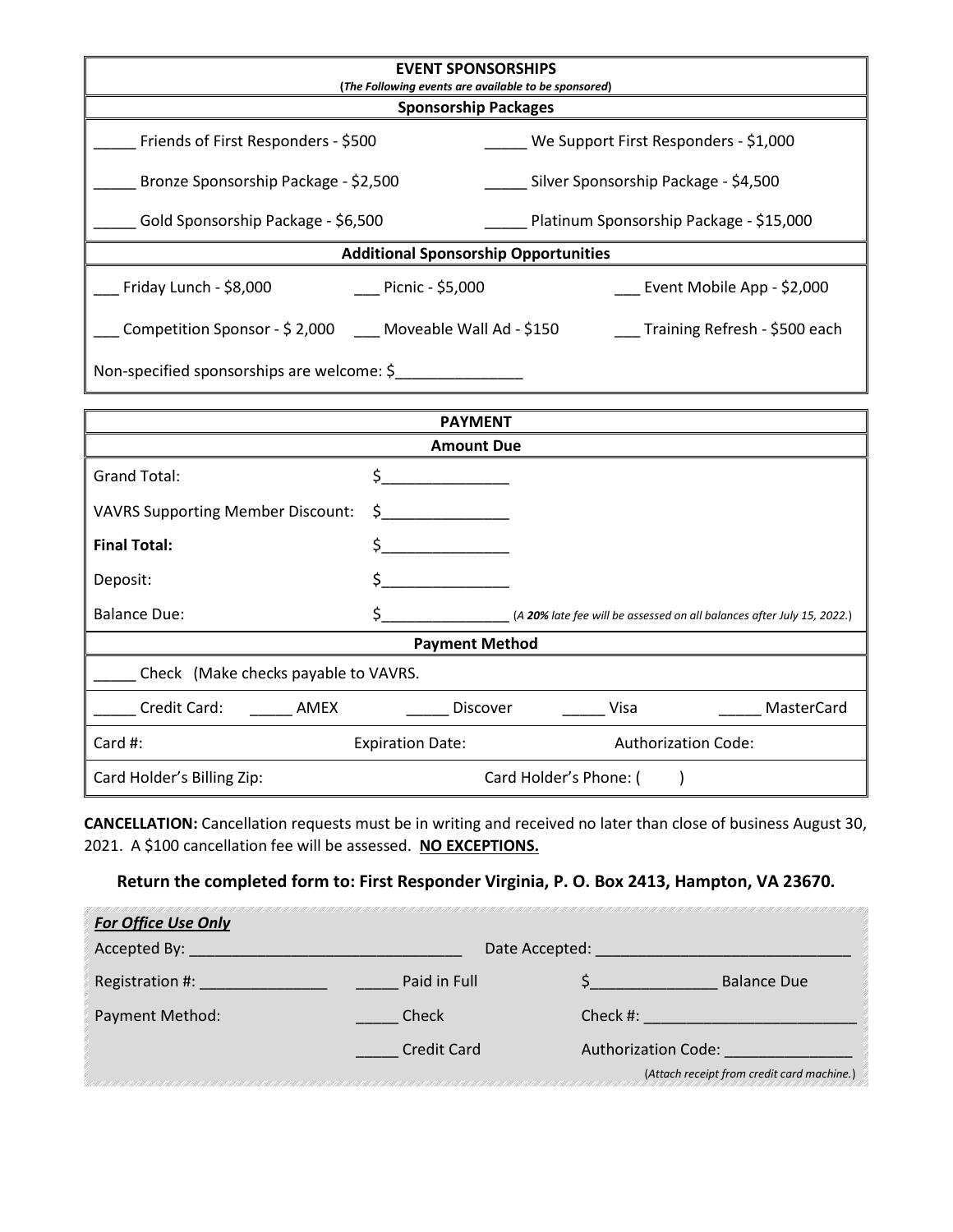**First Responder Virginia 2022**

**3rd Annual Conference & Expo**

*August 10 – 13, 2022*



### **EXHIBITOR REPRESENTATIVE REGISTRATION**

| Please type or print legibly. |  |  |
|-------------------------------|--|--|
|                               |  |  |

COMPANY NAME: United States and States and States and States and States and States and States and States and States and States and States and States and States and States and States and States and States and States and Sta

#### **COMPLIMENTARY REPRESENTATIVE PACKETS**

Each booth/vehicle exhibit space will receive a maximum of three (3) complimentary convention registration packets. Convention packets include admission to all convention events. For the purpose of pre-registration, please list below the names of all representatives who will attend our convention and return this form with your Exhibitor Registration form.

\_\_\_\_\_\_\_\_\_\_\_\_\_\_\_\_\_\_\_\_\_\_\_\_\_\_\_\_\_\_\_\_\_\_\_\_\_\_\_\_\_\_\_\_ \_\_\_\_\_\_\_\_\_\_\_\_\_\_\_\_\_\_\_\_\_\_\_\_\_\_\_\_\_\_\_\_\_\_\_\_\_\_\_\_\_\_\_\_

\_\_\_\_\_\_\_\_\_\_\_\_\_\_\_\_\_\_\_\_\_\_\_\_\_\_\_\_\_\_\_\_\_\_\_\_\_\_\_\_\_\_\_\_ \_\_\_\_\_\_\_\_\_\_\_\_\_\_\_\_\_\_\_\_\_\_\_\_\_\_\_\_\_\_\_\_\_\_\_\_\_\_\_\_\_\_\_\_

\_\_\_\_\_\_\_\_\_\_\_\_\_\_\_\_\_\_\_\_\_\_\_\_\_\_\_\_\_\_\_\_\_\_\_\_\_\_\_\_\_\_\_\_ \_\_\_\_\_\_\_\_\_\_\_\_\_\_\_\_\_\_\_\_\_\_\_\_\_\_\_\_\_\_\_\_\_\_\_\_\_\_\_\_\_\_\_\_

\_\_\_\_\_\_\_\_\_\_\_\_\_\_\_\_\_\_\_\_\_\_\_\_\_\_\_\_\_\_\_\_\_\_\_\_\_\_\_\_\_\_\_\_ \_\_\_\_\_\_\_\_\_\_\_\_\_\_\_\_\_\_\_\_\_\_\_\_\_\_\_\_\_\_\_\_\_\_\_\_\_\_\_\_\_\_\_\_

**Total Complimentary Packets:** \_\_\_\_\_\_\_\_\_\_\_\_\_\_\_\_\_\_

#### **ADDITOINAL REPRESNTATIVE PACKETS (non-complimentary)**

Additional convention registration packets may be purchased at a cost of **\$60.00** each. Convention packets include admission to all convention events. For pre-registration, please list below the names of all representatives who will attend our convention and return this form with your Exhibitor Registration form.

| <b>Total Additional Packets:</b> Total Additional Packets: | @ \$60.00 each | Total Due: \$ |
|------------------------------------------------------------|----------------|---------------|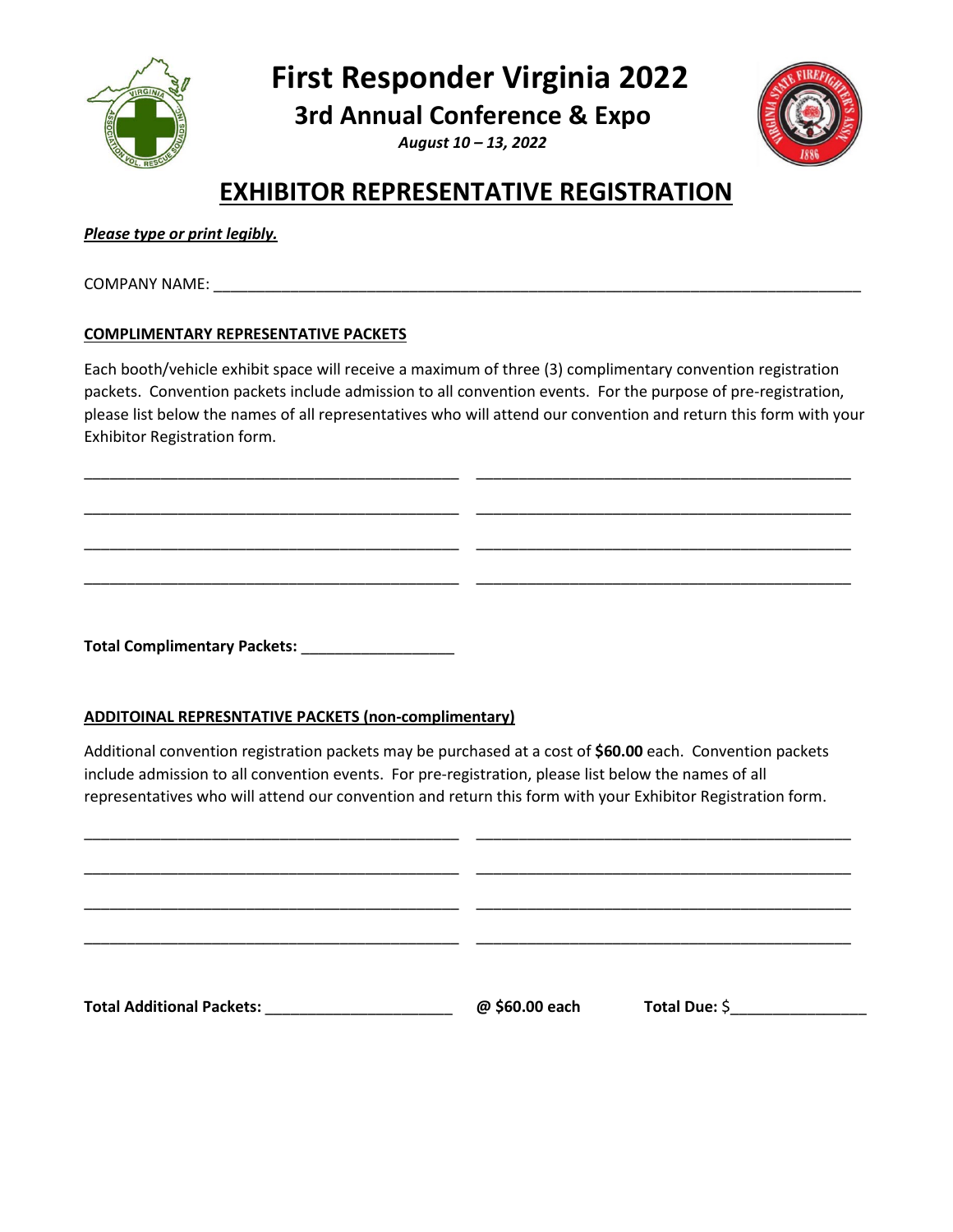

## **First Responder Virginia 2022**

**3rd Annual Conference & Expo**

*August 10 – 13, 2022*



## **Sponsorships**

#### *"Support those you who support you, become a First Responder Virginia Sponsor"*

#### **Overview**

The Virginia Association of Volunteer Rescue Squads, Inc. and Virginia State Firefighters Association have once again partnered to put on a Conference & Expo for First Responders. This is the third time that both organizations have attempted this in their rich history.

#### **VSFA – Virginia State Firefighters Association**

The Virginia State Firefighters Association, founded in 1886, has long served as the champions of Virginia's fire service organizations and personnel. With more than 13,000 members across the Commonwealth, the VSFA works to provide for better and affordable fire protection in Virginia by advocating for legislative action to benefit Virginia fire departments, rescue squads and support Virginia's emergency responders. The VSFA works to preserve the heritage and value of the volunteer fire service while bridging relations as organizations expand to become combination career and volunteer services or evolve to become all career fire departments. We also serve fire brigades that protect Virginia's critical infrastructures, installations, and historic landmarks.

#### **VAVRS – Virginia Association of Volunteer Rescue Squads**

The Virginia Association of Volunteer Rescue Squads was founded in 1935 to provide EMS training and resources for Rescue Squads across the Commonwealth of Virginia. Since that time, we have provided thousands of training programs and have certified or re-certified thousands of new and existing EMS personnel. This has led to hundreds of thousands of lives being saved.

Currently with more than 18,000 members across the Commonwealth, the VAVRS works to fulfill their mission to Rescue Squads and First Responders.

#### **VAVRS Mission Statement**

"The VAVRS shall promote and assist member rescue squads in improving pre-hospital care in Virginia." Pre-hospital care shall mean providing rescue functions and rendering of emergency care for patients outside the hospital.

The VAVRS shall help its members improve pre-hospital care by:

- Providing training to it members.
- Improving communications and liaisons between agencies.
- Promoting legislation beneficial to pre-hospital providers.
- Providing management and assistance services.
- Promoting and recognizing pre-hospital providers.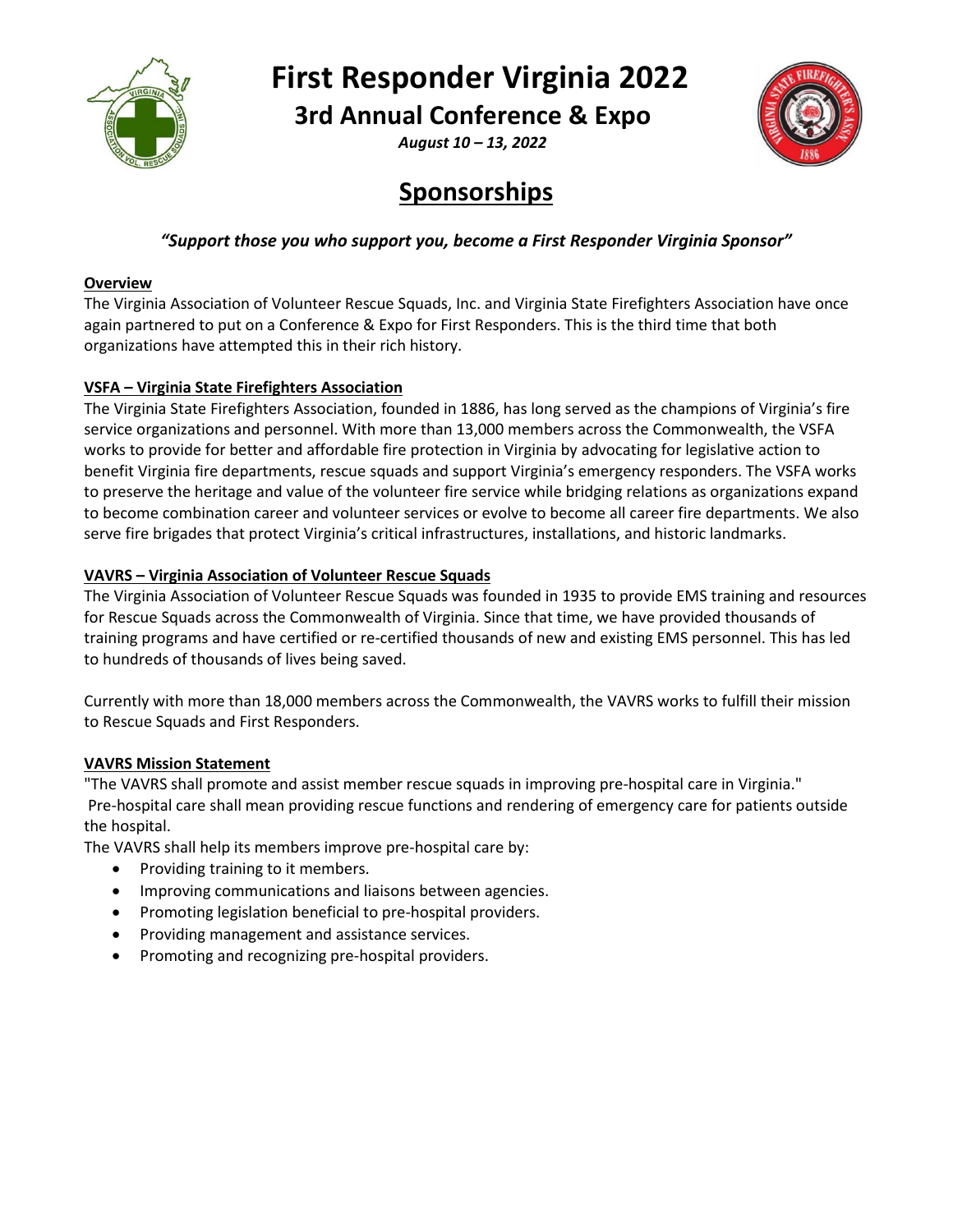## **Sponsorship Levels:**

*(Levels of sponsorship and what is included are negotiable.)*

#### **PLATINUM RESPONDER SPONSOR - \$15,000**

Key sponsor for convention that includes displaying company marketing (such as banners, tabletop displays, etc.), booth, social media, acknowledgement at ceremonies, web banner ad on both VAVRS and VSFA websites, newsletter large ad, conference book, top billing on support wall *(displayed at all functions)*, individual class sponsor, one conference class break, and other discussed/negotiated opportunities.

#### **GOLD RESPONDER SPONSOR - \$6,500**

Web banner ad on both VAVRS and VSFA websites, newsletter large ad, conference book or app ad, top billing on support wall *(displayed at all functions)*, individual class sponsor, one conference class break, key note speaker sponsor, sponsor an activity, displaying company marketing (banner and displays), special social media and website recognition, newsletter large ad, conference book or app ad, billing on support wall *(displayed at all functions)*, one conference class break and other discussed/negotiated opportunities.

#### **SILVER RESPONDER SPONSOR - \$4,500**

Web banner ad on both VAVRS and VSFA websites, website, and social media recognition for both VAVRS and VSFA newsletter large ad, conference book ad, billing on support wall *(displayed at all functions)*, and one conference class break.

#### **BRONZE RESPONDER SPONSOR \$2,500**

Website and social media recognition through both VAVRS and VSFA, conference book ad, activity and general giveaways (provided by the sponsor), and other discussed opportunities.

#### WE SUPPORT FIRST RESPONDERS \$1,000

Website and social media recognition through both VAVRS and VSFA, activity and general giveaways (provided by the sponsor), and other discussed opportunities.

#### **FRIEND OF FIRST RESPONDERS \$500**

Give out business raffle prizes, meeting materials (provided by the sponsor), general recognition in marketing materials, and general giveaways for meeting attendees (provided by the sponsor.)